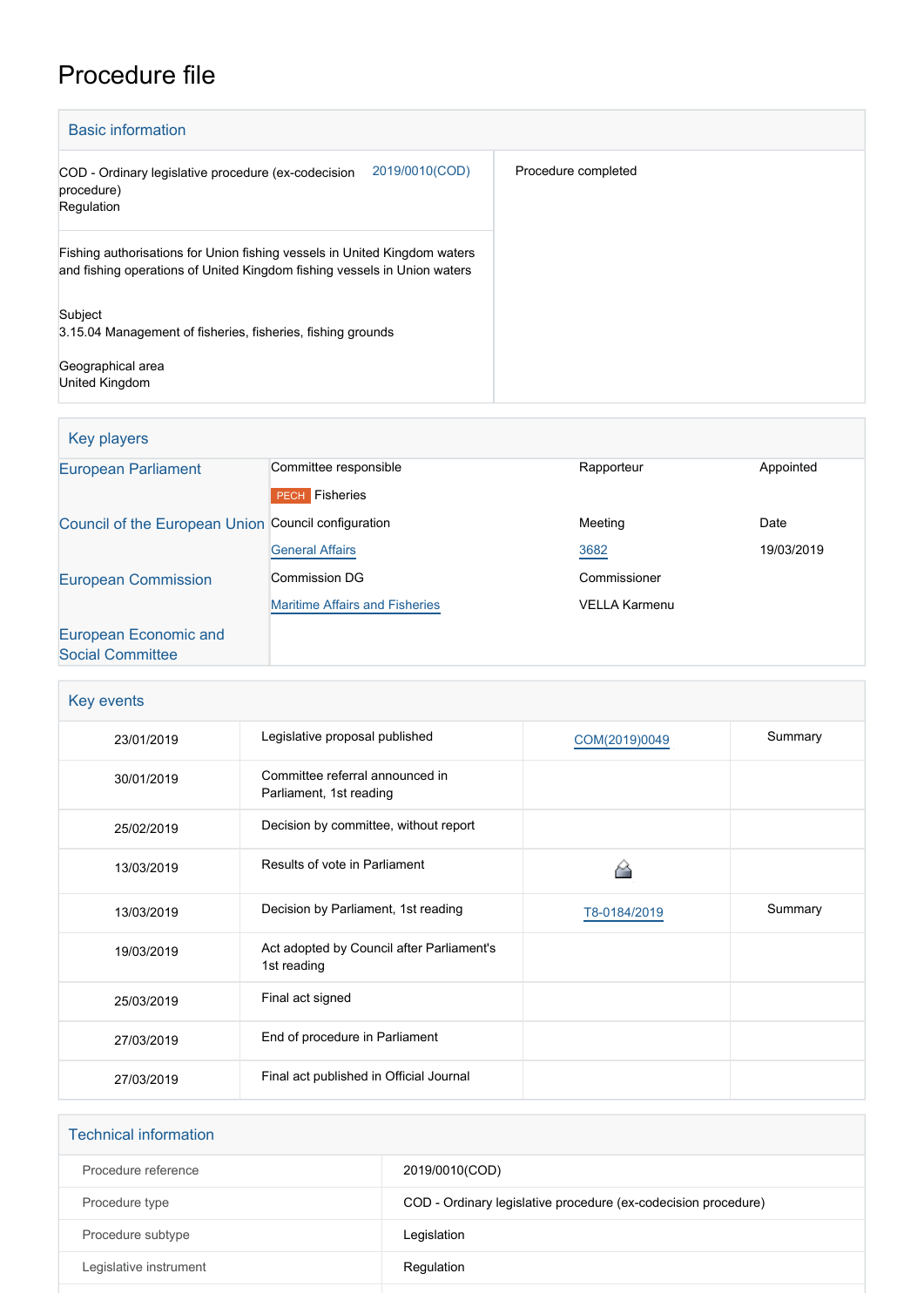| Legal basis                                  | Rules of Procedure EP 163; Treaty on the Functioning of the EU TFEU<br>043-p2 |
|----------------------------------------------|-------------------------------------------------------------------------------|
| Mandatory consultation of other institutions | European Economic and Social Committee                                        |
| Stage reached in procedure                   | Procedure completed                                                           |
| Committee dossier                            | PECH/8/15416                                                                  |

| Documentation gateway                                     |                |            |            |         |
|-----------------------------------------------------------|----------------|------------|------------|---------|
| Legislative proposal                                      | COM(2019)0049  | 23/01/2019 | EC.        | Summary |
| Economic and Social Committee: opinion, report            | CES0683/2019   | 20/02/2019 | <b>ESC</b> |         |
| Text adopted by Parliament, 1st reading/single<br>reading | T8-0184/2019   | 13/03/2019 | EP         | Summary |
| Draft final act                                           | 00036/2019/LEX | 25/03/2019 | CSL        |         |
| Commission response to text adopted in plenary            | SP(2019)393    | 30/04/2019 | EC.        |         |

Final act

 [Regulation 2019/498](https://eur-lex.europa.eu/smartapi/cgi/sga_doc?smartapi!celexplus!prod!CELEXnumdoc&lg=EN&numdoc=32019R0498) [OJ L 085I 27.03.2019, p. 0025](https://eur-lex.europa.eu/legal-content/EN/TXT/?uri=OJ:L:2019:085I:TOC) Summary

## Fishing authorisations for Union fishing vessels in United Kingdom waters and fishing operations of United Kingdom fishing vessels in Union waters

PURPOSE: to mitigate the impacts that a Brexit without an agreement would have on fisheries at EU level.

PROPOSED ACT: Regulation of the European Parliament and of the Council.

ROLE OF THE EUROPEAN PARLIAMENT: the European Parliament decides in accordance with the ordinary legislative procedure and on an equal footing with the Council.

BACKGROUND: a withdrawal agreement was concluded between the Union and the United Kingdom and endorsed by the European Council (Article 50) on 25 November 2018. However, its ratification in the United Kingdom is uncertain. This proposal is part of a package of emergency measures proposed by the Commission to deal with a possible withdrawal from the European Union without the United Kingdom's agreement.

When the Common Fisheries Policy ceases to apply to the United Kingdom, the United Kingdom waters (territorial sea and adjacent exclusive economic zone) will no longer be part of the Union waters. Consequently, in case of a disorderly withdrawal, Union and United Kingdom vessels risk not having the possibility to utilise fully the fishing opportunities as established for 2019.

To guarantee the sustainability of fisheries and in light of the importance of fisheries for the economic livelihood of many communities, it is important to keep open the possibility of arrangements for continued reciprocal fishing access by Union and United Kingdom vessels to each others waters, for a limited period of time, after the withdrawal date.

On 17 and 18 December 2018, the Agriculture and Fisheries Council fixed the fisheries opportunities for 2019. Based on this, the Commission has concluded that two contingency measures are necessary for the fisheries sector in order to mitigate the significant impacts on the fisheries sector of a withdrawal from the United Kingdom without a withdrawal agreement.

Alongside this measure on the sustainable management of external fishing fleets, the Commission is proposing a [measure](https://oeil.secure.europarl.europa.eu/oeil/popups/ficheprocedure.do?reference=2019/0009(COD)&l=en) to amend the European Maritime and Fisheries Fund.

CONTENT: the proposal shall amend [Regulation \(EU\) 2017/2403](https://eur-lex.europa.eu/legal-content/EN/TXT/?qid=1551025263022&uri=CELEX:32017R2403), so as to provide a legal basis in Union law providing for the possibility for United Kingdom vessels to carry out fishing activities in Union waters and for introducing simplified and more efficient authorisation procedures for vessels wishing to fish in United Kingdom waters. In doing so major disruptions and delays in the authorisation procedures will be avoided.

The proposed Regulation also continues the practice of exchanging quotas with the United Kingdom, as was the case when the United Kingdom joined the Union (approximately 1 000 quota exchanges take place each year between the United Kingdom and the Member States).

The granting of authorisations is subject to the principle of reciprocity, i.e. on condition that the United Kingdom extends the current access rights for EU vessels to conduct fishing activities in United Kingdom waters. Consequently, authorisations will only be granted if and to the extent that the United Kingdom provides authorisations for Union vessels to make use of fishing opportunities allocated to them in accordance with the fishing opportunity Regulations.

The specific rules provided for in this proposal should apply from the day following that on which Union law ceases to apply to the United Kingdom pursuant to Article 50(3) of the Treaty on European Union.